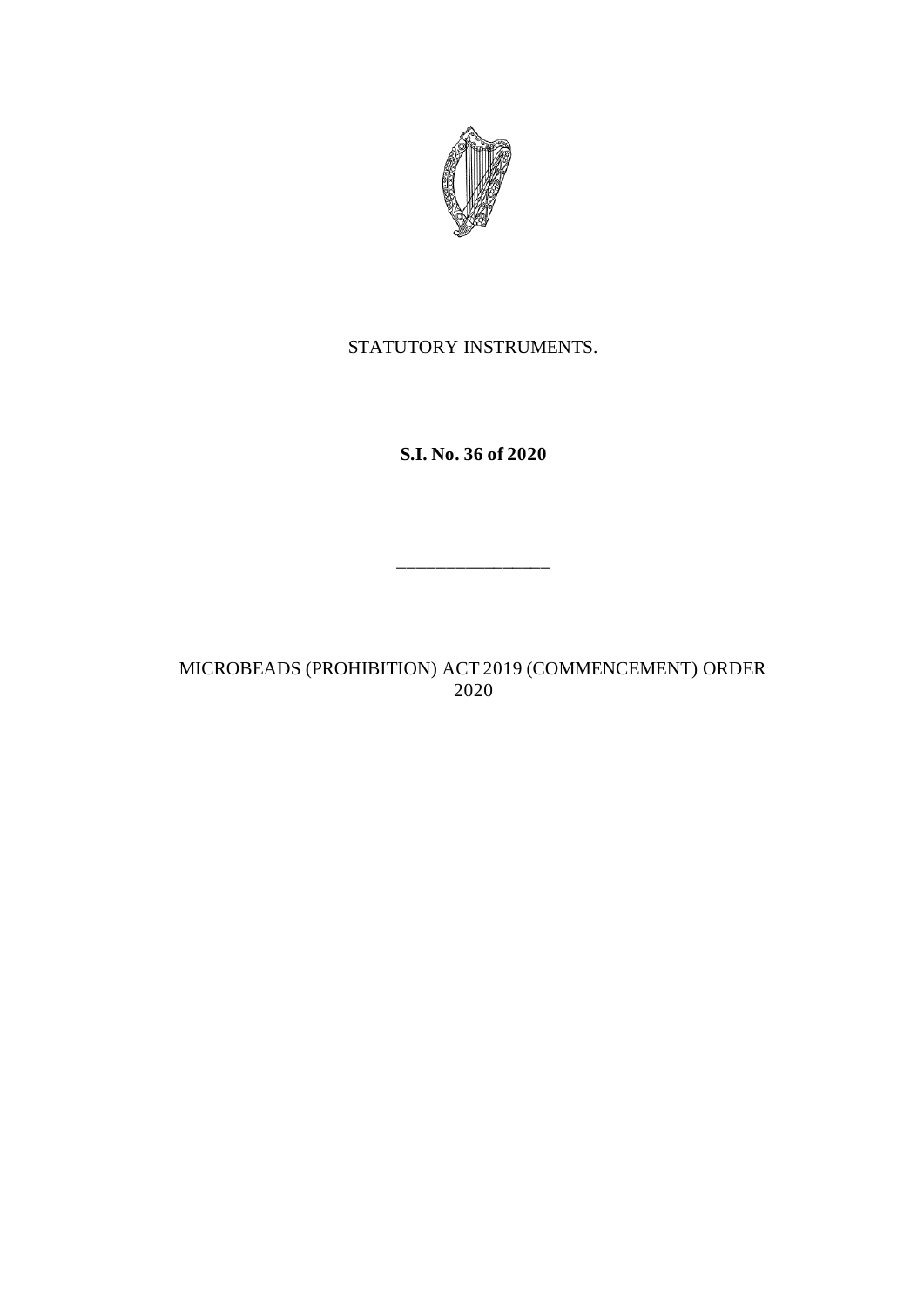### S.I. No. 36 of 2020

### MICROBEADS (PROHIBITION) ACT 2019 (COMMENCEMENT) ORDER 2020

I, EOGHAN MURPHY, Minister for Housing, Planning and Local Government, in exercise of the powers conferred on me by subsection (2) of section 11 of the Microbeads (Prohibition) Act 2019 (No. 52 of 2019), hereby order as follows:

1. This Order may be cited as the Microbeads (Prohibition) Act 2019 (Commencement) Order 2020.

2. The 20th day of February 2020 is appointed to be the day on which the Microbeads (Prohibition) Act 2019 (No. 52 of 2019) shall come into operation.



GIVEN under my Official Seal, 6 February, 2020.

EOGHAN MURPHY, Minister for Housing, Planning and Local Government.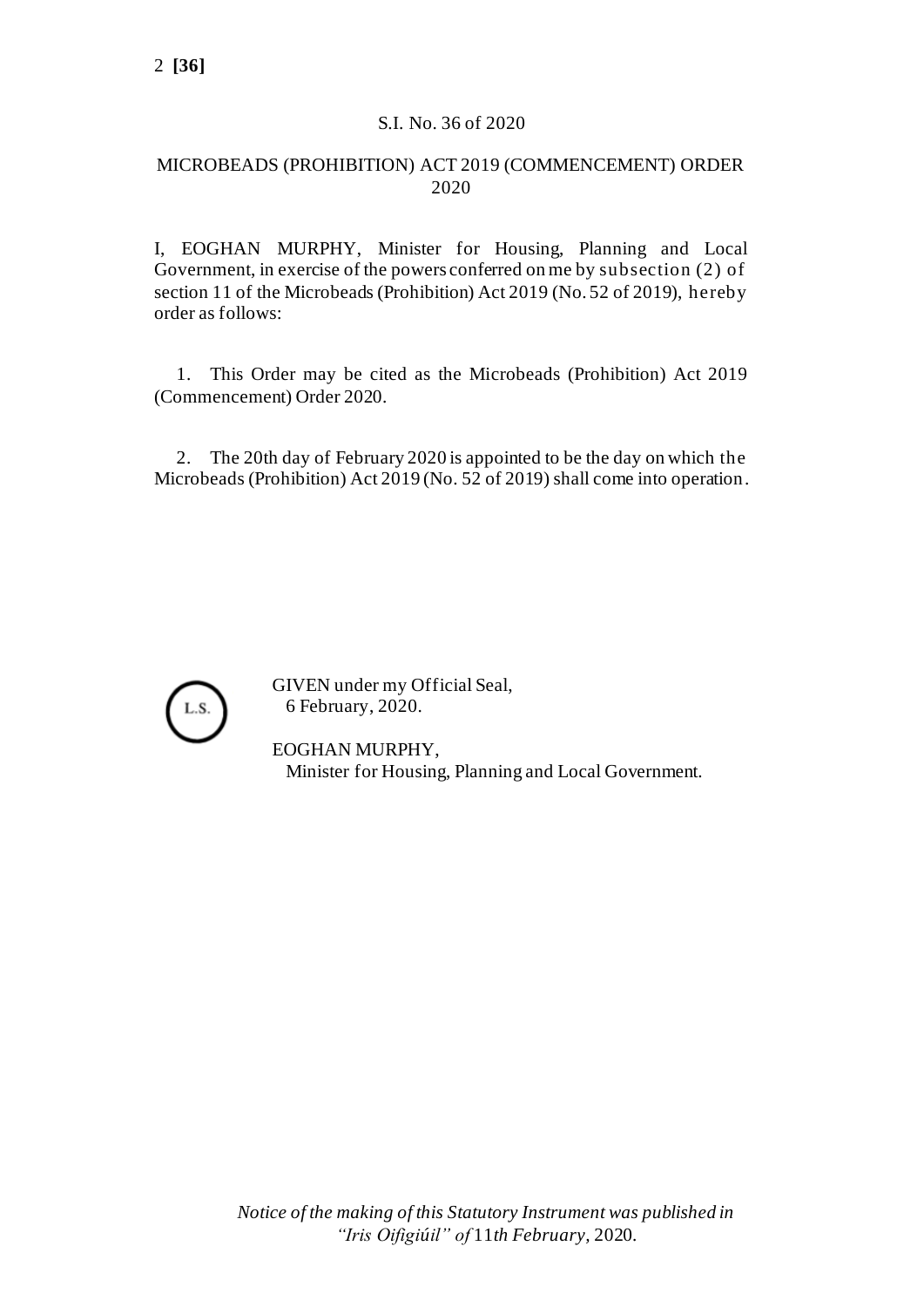#### EXPLANATORY NOTE

## *(This note is not part of the instrument and does not purport to be a legal interpretation.*)

This Order appoints 20 February 2020 as the date on which the Microbeads (Prohibition) Act 2019 comes into operation.